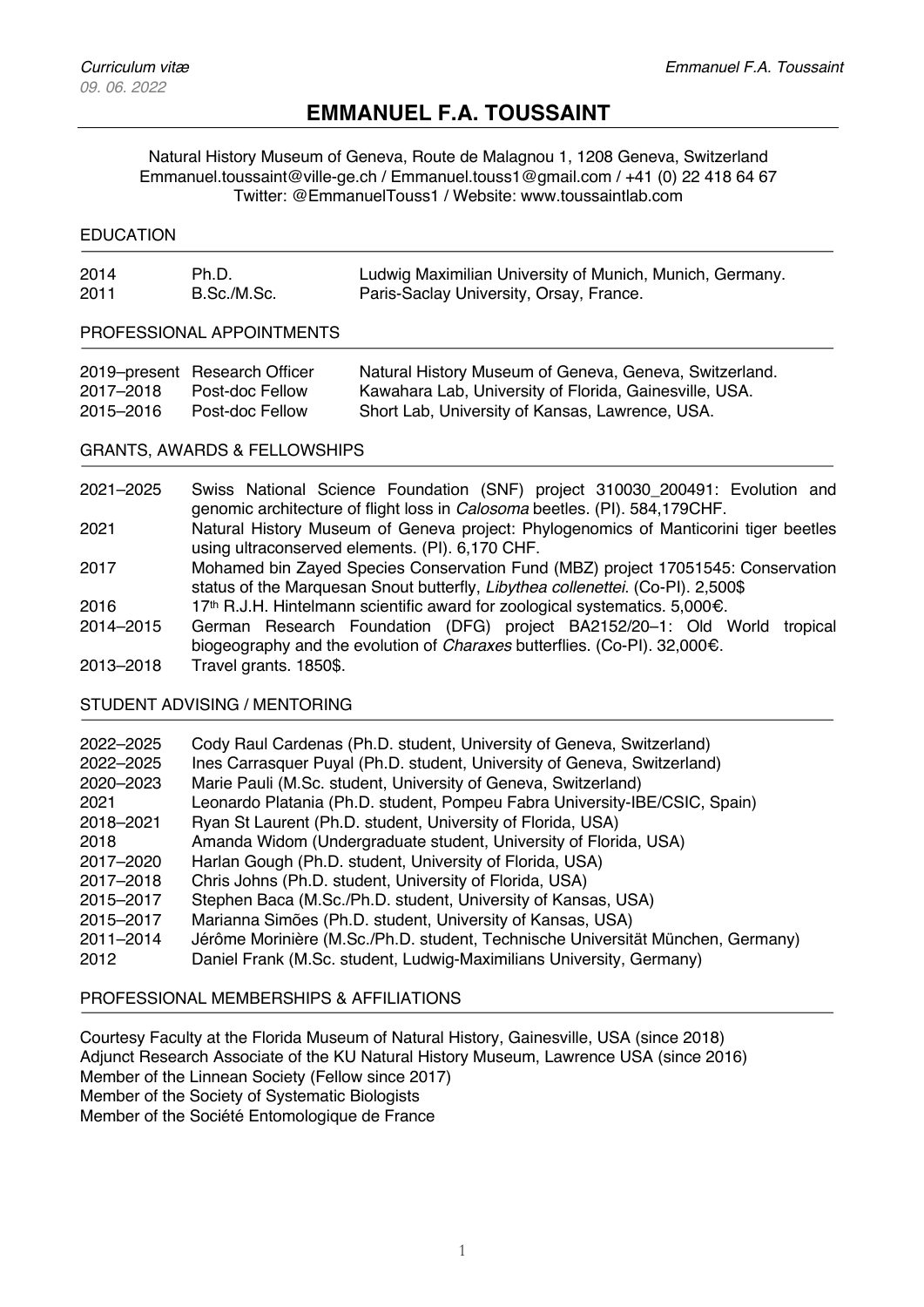## VOLUNTEER & INTERN TRAINING & SUPERVISION

|           | 2020–present Elsa Ricossa (Curation and digitization of Museum collections) |
|-----------|-----------------------------------------------------------------------------|
| 2022      | Julie Seemann-Ricard (Digitization of Museum collections)                   |
| 2021-2022 | Kilian Brunschwig (Curation and digitization of Museum collections)         |
| 2019      | Alexandre Singeorzan (Digitization of Museum collections)                   |
| 2019      | Stevan Karadzic (Digitization of Museum collections)                        |

#### TEACHING & WORKSHOPS

2020–present 14B013 CR / Advanced Studies in Systematics, CJB, Genève, Suisse. Lecturer.

2019–present 14B642 ST / Faune Genevoise, MHNG, Genève, Suisse. Lecturer.

- 2019 14B007 CR / Biogeography, University of Geneva, Switzerland. Lecturer.
- 2018 ENY6934: Seminar in Arthropod Phylogenetic Systematics, University of Florida, USA. Primary instructor.
- 2017 Divergence dating and time calibrations of phylogenetic trees (Frontiers in Insect Genomics Workshop, 15th–22nd October 2017, UNAM, Mexico).
- 2017 Molecular divergence time estimation (Phylogenomics Workshop, 6th–8th September 2017, University of Florida, USA).
- 2012 IGN-TTRC, Module II: DNA Barcoding (Summer 2012 / Undergraduate students) Primary instructor (University of Andalas and University of Brawijaya, Indonesia).

#### MEDIA INTERACTION AND OUTREACH

- 2021 Interview in Couleurs Locales (RTS / Radio Télévision Suisse) « À la découverte des xylophages, ces insectes mangeurs de bois ». (15th September 2021).
- 2021 "Skype a Scientist": 1st grade class, Virtual School Elementary (Halton District School Board), Oakville, Ontario, Canada. (Teacher: Sasha Crawford). (14th June 2021).
- 2021 Interview in 19h30 (RTS / Radio Télévision Suisse) « Très importantes pour la biodiversité et l'environnement, les libellules sont menacées d'extinction ». (17th April 2021).
- 2021 Live streaming for the series "Museum LIVE" in the temporary exhibit Trésors of the Natural History Museum of Geneva (31st March 2021).
- 2021 "Skype a Scientist": 7th grade class, St. Jerome School, Philadelphia, PA, USA. (Teacher: Tina Schmidt). (24th March 2021).
- 2020 Interview in Terre & Nature « Nommer la nature qui nous entoure, c'est l'art menacé de la taxonomie » (story by Clément Grandjean). (8th October 2020).
- 2020 Article "Les Carabes, Calosomes et Cychres de Genève : détenteurs de mystères évolutifs et maillons essentiels au bon équilibre environnemental" on the museumlab-geneve web site (20th July 2020).
- 2020 "Skype a Scientist": 5th grade class, MUSE School, Calabasas, CA, USA. (Teacher: Karen Ford). (5th May 2020).
- 2019 "Skype a Scientist": 4th grade class, Catawba Springs Elementary, Denver, NC, USA. (Teacher: Kim Mileta). (1st April 2019).
- 2019 Interview in Genève Grandeur Nature (Léman Bleu Télévision) « Papillons de Genève » (3rd April 2019).
- 2019 Interview in CQFD (RTS / Radio Télévision Suisse) « L'origine des demoiselles géantes ». (19th March 2019).
- 2019 "Skype a Scientist": 10th grade class, King William High School, King William, VA, USA. (Teacher: Lydia Gruber). (16<sup>th</sup> January 2019).
- 2018 "Skype a Scientist": 4<sup>th</sup> grade class, Blue Mountain School District, Orwigsburg, PA, USA. (Teacher: Amy Krick). (20th November 2018).
- 2018 Interview in UF News « Building a bug's life / Meet the entomologist traversing the tropics to understand insect histories » (story by Darcy Herlihy). (15<sup>th</sup> August 2018).
- 2014 "Nuits des insectes au Manoir du Catel" / Light-trapping with a local community in a preserved landscape, the "clos-masure" - 31st European Heritage Days (20th–21st September 2014, Manoir du Catel, Ecretteville-lès-Baons, France).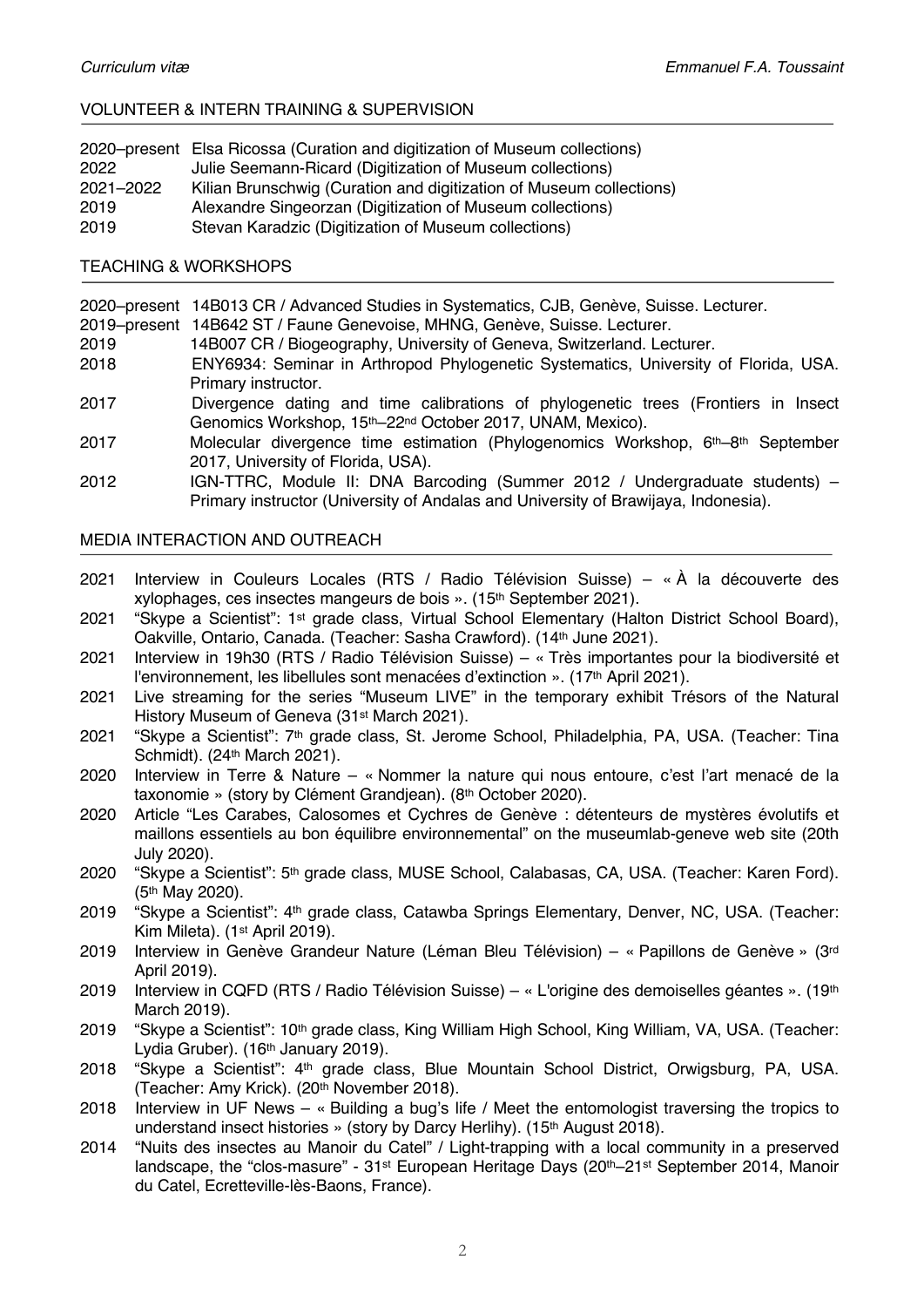# JOURNAL AD HOC PEER REVIEWER

Annales de la Société entomologique de France (N.S.), Austral Entomology, Biodiversity Data Journal, Biological Journal of the Linnean Society, Biological Reviews, BMC Evolutionary Biology, Diversity, Ecography, Ecology Letters, European Journal of Entomology, Evolution, Global Ecology and Biogeography, Insect Systematics and Diversity, Insects, Integrative and Comparative Biology, Invertebrate Systematics, Journal of African Earth Sciences, Journal of Biogeography, Molecular Biology and Evolution, Molecular Ecology, Molecular Ecology Resources, Molecular Phylogenetics and Evolution, Nature Communications, PeerJ, PLoS ONE, Royal Society Open Science, Scientific Reports, Systematics and Biodiversity, Systematic Biology, Systematic Entomology, Tropical Lepidoptera Research, Zoologica Scripta, Zoological Journal of the Linnean Society, ZooKeys, Zootaxa.

# OTHER PROFESSIONAL SERVICES

|                   | 2021–present Editorial Board Member for BMC Ecology and Evolution                                                                                                                                                                                                         |
|-------------------|---------------------------------------------------------------------------------------------------------------------------------------------------------------------------------------------------------------------------------------------------------------------------|
|                   | 2021–present Editorial Board Member for Revue suisse de Zoologie                                                                                                                                                                                                          |
|                   | 2021–present Co-organizer of the "Seminaires scientifiques du Muséum d'Histoire Naturelle de Genève"                                                                                                                                                                      |
|                   | at the Natural History Museum of Geneva, Switzerland                                                                                                                                                                                                                      |
| 2020-present      | Evaluator for the Coleopterists Society Graduate Student Research Enhancement Awards                                                                                                                                                                                      |
| 2021              | Ph.D. Opponent for Karen Salazar, Sorbonne University, France (defense 10th December                                                                                                                                                                                      |
|                   | 2021)                                                                                                                                                                                                                                                                     |
| 2021              | Ph.D. Opponent for Aslak Kappel Hansen, Natural History Museum of Denmark,<br>University of Copenhagen, Denmark (defense 22 <sup>nd</sup> April 2021)                                                                                                                     |
| 2019-2021         | Organizer of the "Seminars in Systematics, Ecology, Evolution and Geosciences of<br>Geneva" at the Natural History Museum of Geneva, Switzerland                                                                                                                          |
| 2019-2020<br>2015 | Member or the Swiss Natural History Collections Network (SwissCollNet)<br>Judge for the student presentation competition. Entomology 2015 - The Entomological<br>Society of America 63 <sup>rd</sup> Annual Meeting (14–18 <sup>th</sup> November 2015, Minneapolis, USA) |

#### FUNDING AGENCY AD HOC PEER REVIEWER

DFG / German Research Foundation, National Science Center Poland (NCN), UKRI Natural Environment Research Council (NERC), PRESTIGE Postdoc program (Marie Curie Actions COFUND)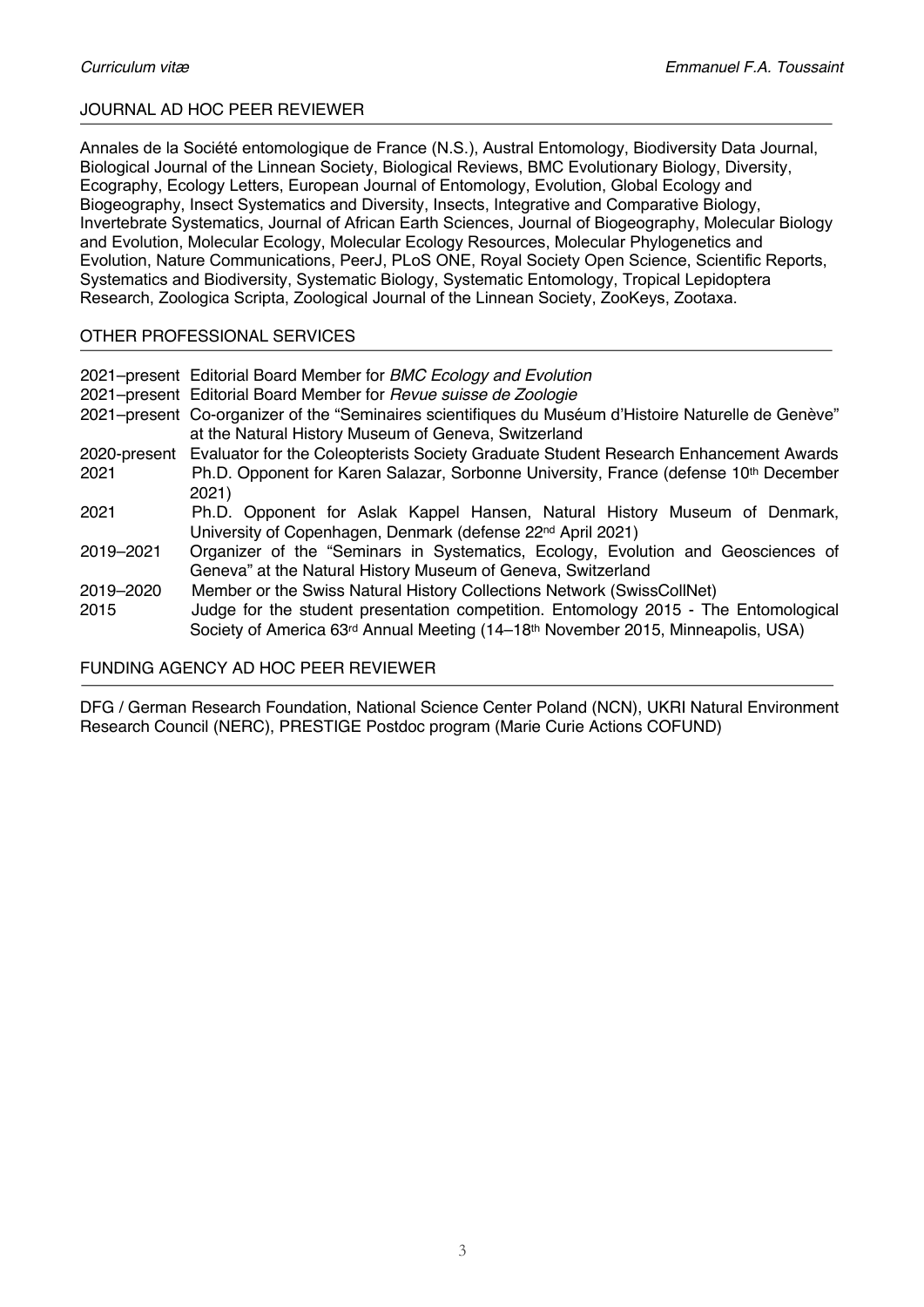#### PEER–REVIEWED PUBLICATIONS († equally contributing authors / § co-senior authors)

- 72. **Toussaint EFA**, Braby MF, Müller CJ, Petrie EA, Kawahara AY (2022) Molecular phylogeny, systematics and generic classification of the butterfly subfamily Trapezitinae (Lepidoptera: Papilionoidea: Hesperiidae). Zoological Journal of the Linnean Society (Early View).
- 71. Baca SM†, Gustafson GT†, Alexander AM, Gough HM, **Toussaint EFA** (2021) Integrative phylogenomics reveals a Permian origin of Adephaga beetles. *Systematic Entomology***,** 46(4): 968– 990.
- 70. **Toussaint EFA**†, Gauthier J†, Bilat J, Gillett CPDT, Gough HM, Lundkvist H, Muñoz-Ramírez CP, Alvarez N (2021) HyRAD-X exome capture museomics unfolds giant ground beetle evolution. *Genome Biology and Evolution*, 13(7): evab112.
- 69. Carvalho APS, St Laurent RA, **Toussaint EFA**, Storer CG, Dexter KM, Aduse-Poku K, Kawahara AY (2021) Is sexual conflict a driver of speciation? A case study with a tribe of brush-footed butterflies. *Systematic Biology*, 70(3): 413–420.
- 68. **Toussaint EFA**, White LT, Shaverdo HV, Lam A, Surbakti S, Panjaitan R, Sumoked B, von Rintelen T, Sagata K, Balke M (2021) New Guinean orogenic dynamics and biota evolution revealed using a custom geospatial analysis pipeline. *BMC Ecology and Evolution*, 21: 51.
- 67. Short AEZ, Girón JC, **Toussaint EFA** (2021) Evolution and biogeography of acidocerine water scavenger beetles (Coleoptera: Hydrophilidae) shaped by Gondwanan vicariance and Cenozoic isolation of South America. *Systematic Entomology*, 46(2): 380–395.
- 66. **Toussaint EFA**, Chiba H, Yago M, Dexter KM, Warren AD, Storer CG, Lohman DJ, Kawahara AY (2021) Afrotropics on the wing: Phylogenomics and historical biogeography of awl and policeman skippers. *Systematic Entomology*, 46(1): 172–185.
- 65. **Toussaint EFA**, Ellis EA, Gott RJ, Warren AD, Dexter KM, Storer CG, Lohman DJ, Kawahara AY (2021) Historical biogeography of Heteropterinae skippers via Beringian and post-Tethyan corridors. *Zoologica Scripta*, 50(1): 100–111.
- 64. Ortiz-Acevedo E, Gomez JP, Espeland M, **Toussaint EFA**, Willmott KR (2020) The roles of wing color pattern and geography in the evolution of Neotropical Preponini butterflies. *Ecology and Evolution*, 10(23): 12801–12816.
- 63. Letsch H, Balke M, **Toussaint EFA**, Narakusumo RP, Fiedler K, Riedel A (2020) Transgressing Wallace´s Line brings hyperdiverse weevils down to earth. *Ecography*, 43(9): 1329–1340.
- 62. Gillett CPDT, **Toussaint EFA** (2020) Macroevolution and shifts in the feeding biology of the New World scarab beetle tribe Phanaeini (Coleoptera: Scarabaeidae: Scarabaeinae). *Biological Journal of the Linnean Society*, 130(4): 661–682.
- 61. **Toussaint EFA**, Müller CJ, Morinière J, Tänzler R, Balke M (2020) Glide over the Indo-Australian geological maze: Repeated transgressions of Lydekker's and Wallace's Lines in Archdukes, Barons and Dukes (Nymphalidae, Limenitidinae, Adoliadini). *Biological Journal of the Linnean Society*, 129(4): 810–821.
- 60. Letsch H, Balke M, **Toussaint EFA**, Riedel A (2020) Historical biogeography of the hyperdiverse hidden snout weevils (Coleoptera, Curculionidae, Cryptorhynchinae). *Systematic Entomology*, 45(2): 312–326.
- 59. Gough HM, Allen JM, **Toussaint EFA**, Storer CG, Kawahara AY (2020) Transcriptomics illuminate the phylogenetic backbone of tiger beetles. *Biological Journal of the Linnean Society,* 129(3): 740– 751.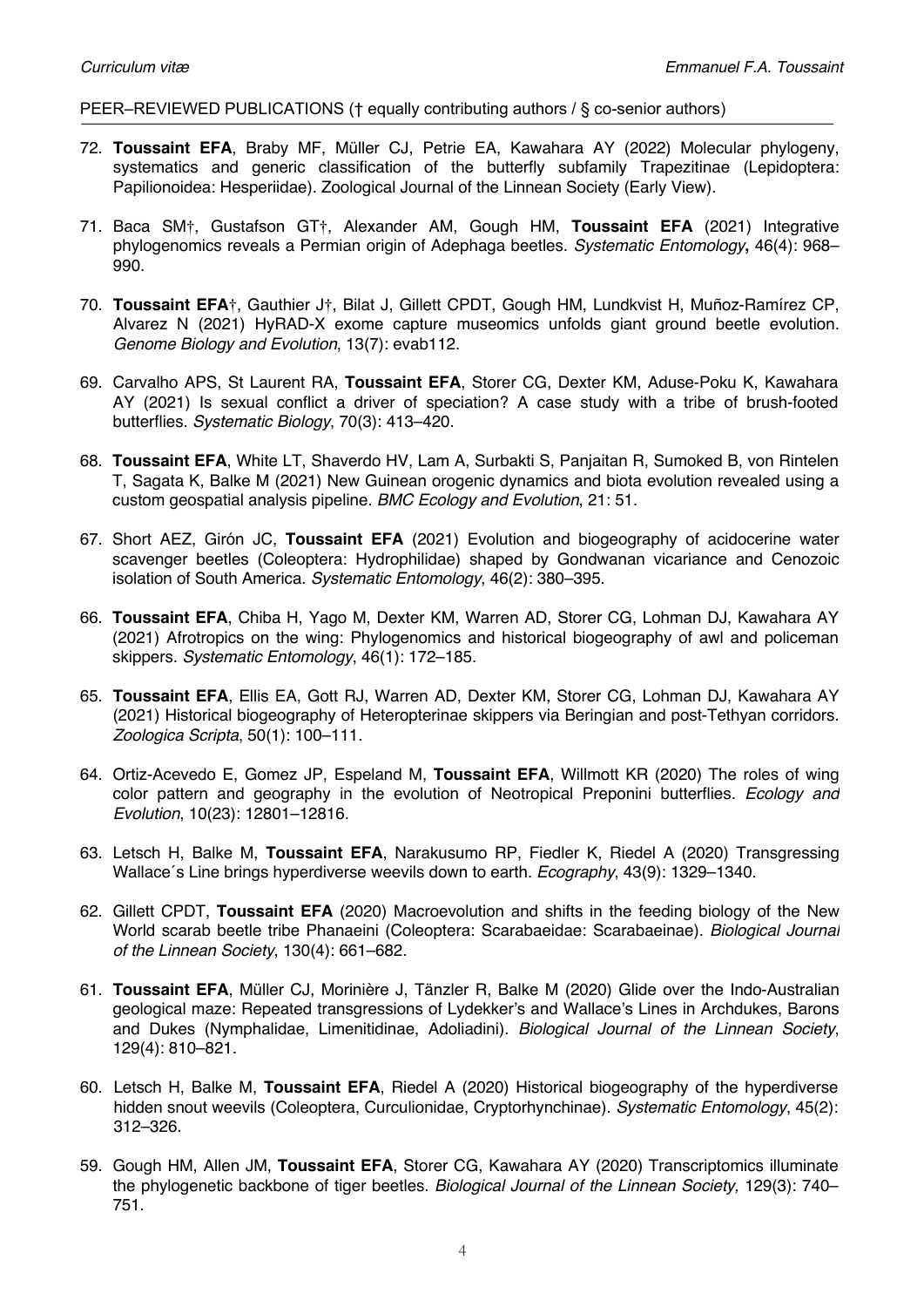- 58. **Toussaint EFA**, Warren AD (2019) A review of red eye pigmentation and diel activity patterns in skippers (Lepidoptera, Papilionoidea, Hesperiidae). *Journal of Natural History*, 53(35-36): 2165– 2181.
- 57. Kawahara AY, Plotkin D, Espeland M, Meusemann K, **Toussaint EFA**, Donath A, Gimnich F, Frandsen PB, Zwick A, dos Reis M, Barber JR, Peters RS, Liu S, Zhou X, Mayer C, Podsiadlowski L, Storer CG, Yack JE, Misof B, Breinholt JW (2019) Phylogenomics reveals the evolutionary timing and pattern of butterflies and moths. *Proceedings of the National Academy of Sciences, USA*, 116(45): 22657–22663.
- 56. **Toussaint EFA**, Short AEZ (2019) Historical biogeography of Holarctic *Cymbiodyta* water scavenger beetles in the times of Cenozoic land bridge dispersal routes. *Insect Systematics and Diversity*, 3(5): 8.
- 55. **Toussaint EFA**, Vila R, Yago M, Chiba H, Warren AD, Aduse-Poku K, Storer CG, Dexter KM, Maruyama K, Lohman DJ, Kawahara AY (2019) Out of the Orient: Post-Tethyan transoceanic and trans-Arabian routes fostered the spread of Baorini skippers in the Afrotropics. *Systematic Entomology*, 44(4): 926–938.
- 54. **Toussaint EFA**, Dias FMS, Mielke OHH, Casagrande MM, Sañudo-Restrepo CP, Lam A, Morinière J, Balke M, Vila R (2019) Flight over the Proto-Caribbean seaway: Phylogeny and macroevolution of Neotropical Anaeini leafwing butterflies. *Molecular Phylogenetics and Evolution*, 137: 86–103.
- 53. **Toussaint EFA**, Bybee SM, Erickson RJ, Condamine FL (2019) Forest giants on different evolutionary branches: Ecomorphological convergence in helicopter damselflies. *Evolution*, 73(5): 1045–1054.
- 52. Simões MVP, Baca SM, **Toussaint EFA**, Windsor DM, Short AEZ (2019) Solving a thorny situation: DNA and morphology illuminate the evolution of the leaf beetle tribe Dorynotini (Coleoptera, Chrysomelidae, Cassidinae). *Zoological Journal of the Linnean Society*, 185(4): 1123–1136.
- 51. Gough HM, Duran DP, Kawahara AY, **Toussaint EFA** (2019) A comprehensive molecular phylogeny of tiger beetles (Coleoptera, Carabidae, Cicindelinae). *Systematic Entomology*, 44(2): 305–321.
- 50. **Toussaint EFA**, Turlin B, Balke M (2019) Biogeographical, molecular and morphological evidence unveils cryptic diversity in the Oriental Black Rajah *Charaxes solon* (Fabricius, 1793) (Lepidoptera, Nymphalidae, Charaxinae). *Biological Journal of the Linnean Society*, 126(1): 114–130.
- 49. Kergoat GJ†, Condamine FL†, **Toussaint EFA**, Capdevielle-Dulac C, Clamens AL, Barbut J, Goldstein PZ§, Le Ru BP§ (2018) Opposite macroevolutionary responses to environmental changes in grasses and insects during the Neogene grassland expansion. *Nature Communications*, 9: 5089.
- 48. Lam A, **Toussaint EFA**, Kindler C, Van Dam MH, Panjaitan R, Roderick GK, Balke M (2018) Stream flow alone does not predict population structure of diving beetles across complex tropical landscapes. *Molecular Ecology*, 27(17): 3541–3554.
- 47. Johns CA, **Toussaint EFA**, Breinholt JW, Kawahara AY (2018) Origin and macroevolution of micromoths on sunken Hawaiian islands. *Proceedings of the Royal Society of London B*, 285: 20181047.
- 46. Kawahara AY, Breinholt JW, Espeland M, Storer CG, Plotkin D, Dexter KM, **Toussaint EFA**, St Laurent RA, Brehm G, Vargas S, Forero D, Pierce NE, Lohman DJ (2018) Phylogenetics of mothlike butterflies (Papilionoidea: Hedylidae) based on a new 13-locus target capture probe set. *Molecular Phylogenetics and Evolution*, 127: 600–605.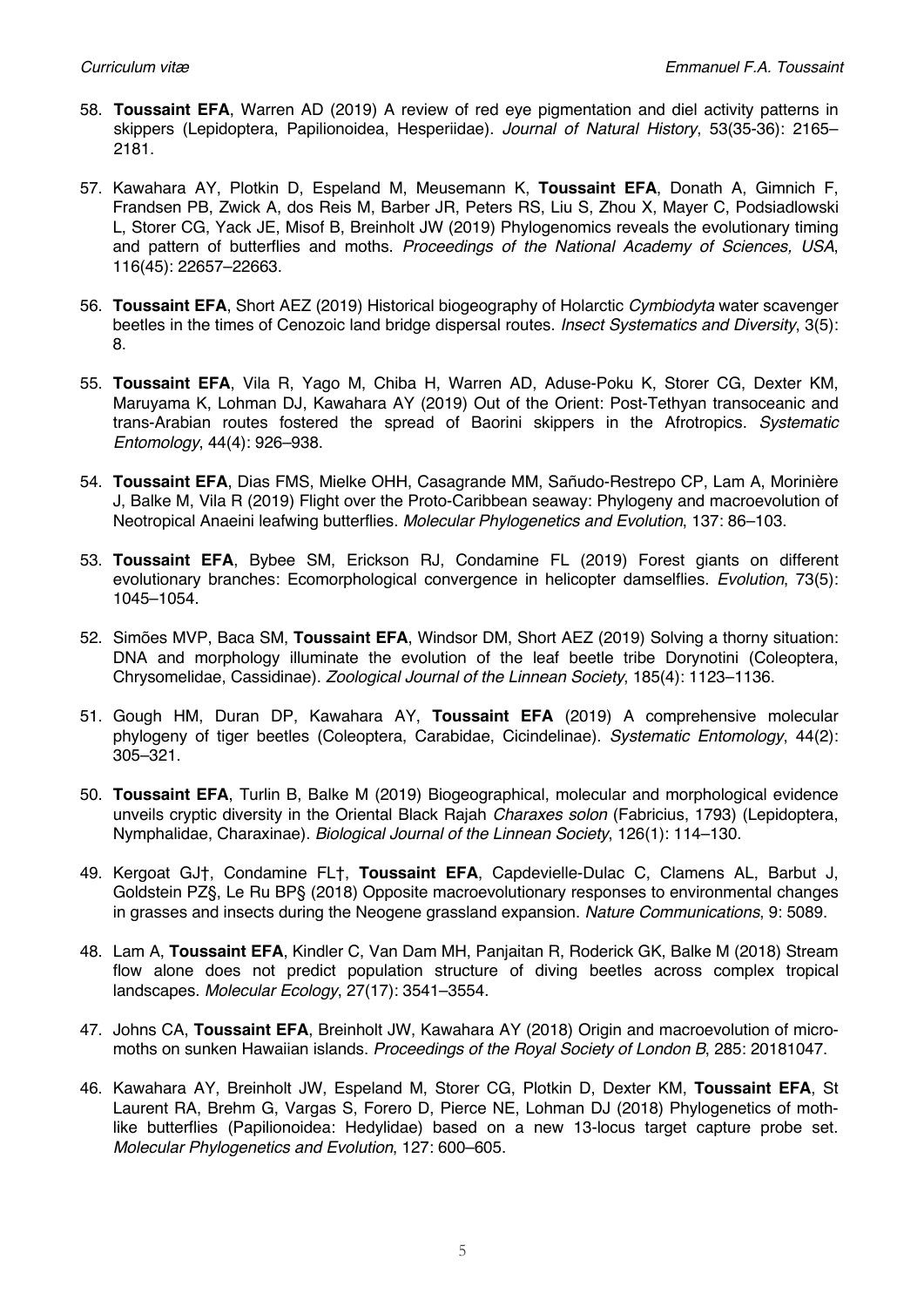- 45. **Toussaint EFA**, Short AEZ (2018) Transoceanic stepping–stones between Cretaceous waterfalls? The enigmatic biogeography of pantropical *Oocyclus* cascade beetles. *Molecular Phylogenetics and Evolution*, 127: 416–428.
- 44. Kawahara AY, **Toussaint EFA** (2018) Conservation note on the status of the rare endemic Marquesan snout butterfly, *Libythea collenettei*. *Proceedings of the Hawaiian Entomological Society*, 50: 25–34.
- 43. **Toussaint EFA**, Breinholt JW, Earl C, Warren AD, Brower AVZ, Yago M, Dexter KM, Espeland M, Pierce NE, Lohman DJ, Kawahara AY (2018) Anchored phylogenomics illuminates the skipper butterfly tree of life. *BMC Evolutionary Biology*, 18: 101.
- 42. Espeland M, Breinholt JW, Willmott KR, Vila R, **Toussaint EFA**, Maunsell SC, Aduse-Poku K, Talavera G, Eastwood R, Jarzyna MA, Ries L, Guralnick R, Lohman DJ, Pierce NE, Kawahara AY (2018) A comprehensive and dated phylogenomic analysis of butterflies. *Current Biology*, 28: 1–9.
- 41. **Toussaint EFA**, Gillett CPDT (2018) Rekindling Jeannel's Gondwanan vision? Phylogenetics and evolution of Carabinae with a focus on *Calosoma* caterpillar hunter beetles. *Biological Journal of the Linnean Society*, 123(1): 191–207.
- 40. Short AEZ, Post D, **Toussaint EFA** (2017) Biology, distribution, and phylogenetic placement of the California endemic water scavenger beetle *Hydrochara rickseckeri* (Horn) (Coleoptera: Hydrophilidae). *The Coleopterists Bulletin*, 71(3): 461–467.
- 39. **Toussaint EFA**, Short AEZ (2017) Biogeographic mirages? Molecular evidence for dispersal-driven evolution in Hydrobiusini water scavenger beetles. *Systematic Entomology*, 42(4): 692–702.
- 38. Short AEZ, Cole J, **Toussaint EFA** (2017) Phylogeny, classification, and evolution of the water scavenger beetle tribe Hydrobiusini inferred from morphology and molecules (Coleoptera: Hydrophilidae: Hydrophilinae). *Systematic Entomology*, 42(4): 677–691.
- 37. **Toussaint EFA**, Bloom D, Short AEZ (2017) Cretaceous West Gondwana vicariance shaped giant water scavenger beetle palaeobiogeography. *Journal of Biogeography*, 44(9): 1952–1965.
- 36. **Toussaint EFA**, Tänzler R, Balke M, Riedel A (2017) Transoceanic origin of microendemic and flightless New Caledonian weevils. *Royal Society Open Science*, 4: 160546.
- 35. **Toussaint EFA**, Hendrich L, Hájek J, Michat MC, Panjaitan R, Short AEZ, Balke M (2017) Evolution of Pacific Rim diving beetles sheds light on Amphi-Pacific biogeography. *Ecography*, 40(4): 500– 510.
- 34. Hawlitschek O, **Toussaint EFA**, Gehring P-S, Ratsoavina FM, Cole N, Crottini A, Nopper J, Lam AW, Vences M, Glaw F (2017) Gecko phylogeography in the Western Indian Ocean region: The oldest clade of *Ebenavia inunguis* lives on the youngest island. *Journal of Biogeography*, 44(2): 409–420.
- 33. **Toussaint EFA**, Seidel M, Arriaga-Varela E, Hájek J, Král D, Sekerka s L, Short AEZ, Fikáček M (2017) The peril of dating beetles. *Systematic Entomology*, 42(1): 1–10.
- 32. Baca SM, **Toussaint EFA**, Miller KB, Short AEZ (2017) Molecular phylogeny of the aquatic beetle family Noteridae (Coleoptera: Adephaga) with an emphasis on data partitioning strategies. *Molecular Phylogenetics and Evolution*, 107: 282–292.
- 31. **Toussaint EFA**, Short AEZ (2016) Molecular phylogenetics of Atlantic shield *Platynectes* diving beetles (Coleoptera, Dytiscidae): A first glance at the evolution of the genus in the Amazon Basin. *Annales de la Société entomologique de France (N.S.)*, 52(4): 185–191.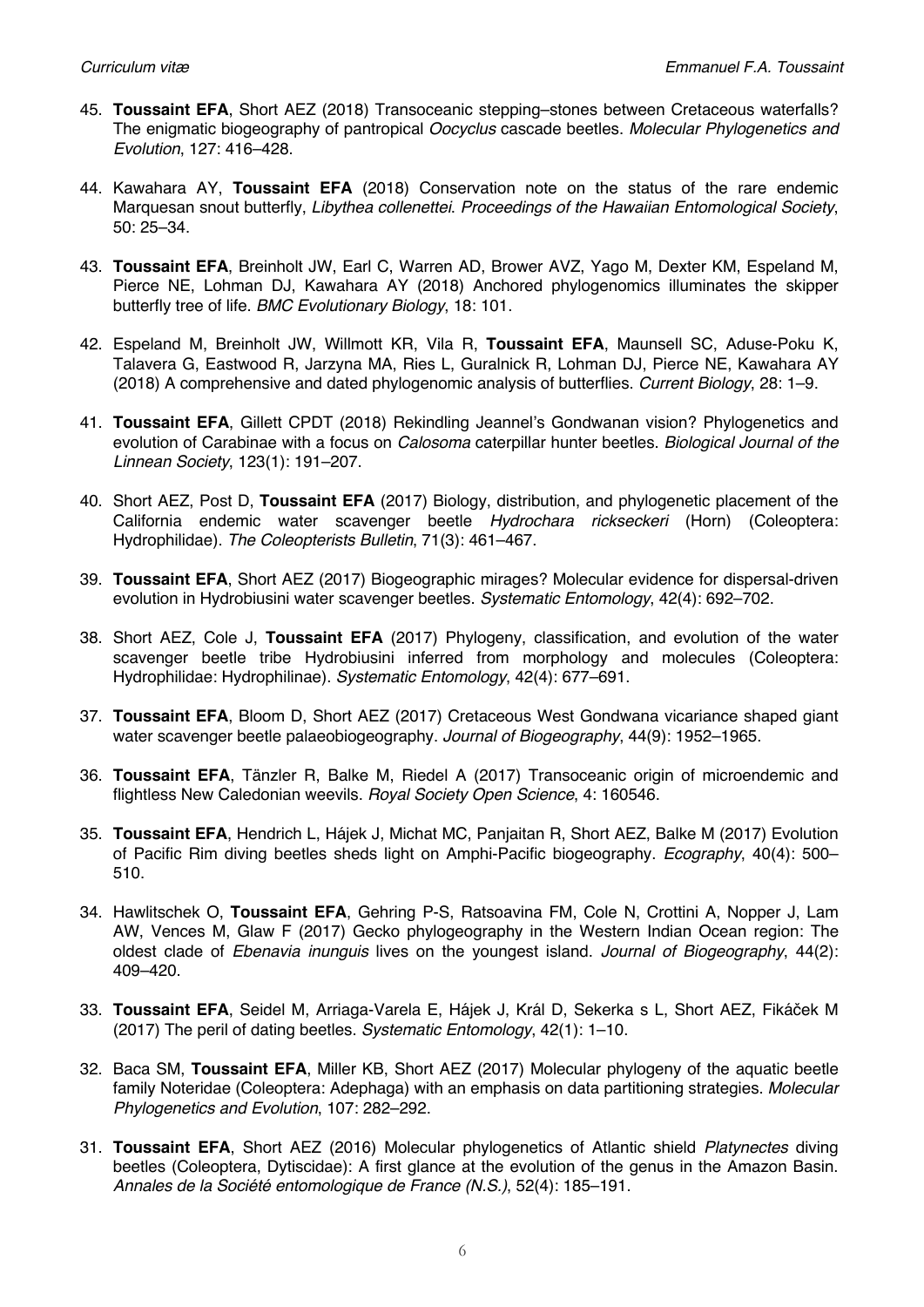- 30. **Toussaint EFA**, Morinière J, Lam A, Turlin B, Balke M (2016) Bayesian Poisson tree processes and multispecies coalescent models shed new light on the diversification of Nawab butterflies in the Solomon Islands (Nymphalidae, Charaxinae, *Polyura*). *Zoological Journal of the Linnean Society*, 178(2): 241–256.
- 29. **Toussaint EFA**, Balke M (2016) Historical biogeography of *Polyura* butterflies in the oriental Palaeotropics: trans-archipelagic routes and South Pacific island hopping. *Journal of Biogeography,* 43(8): 1560–1572.
- 28. **Toussaint EFA**, Fikáček M, Short AEZ (2016) India-Madagascar vicariance explains cascade beetle biogeography. *Biological Journal of the Linnean Society*, 118(4): 982–991.
- 27. **Toussaint EFA**, Hendrich L, Escalona HE, Porch N, Balke M (2016) Evolutionary history of a secondary terrestrial Australian diving beetle (Coleoptera, Dytiscidae) reveals a lineage of high morphological and ecological plasticity. *Systematic Entomology*, 41(3): 650–657.
- 26. **Toussaint EFA**, Morinière J, Lam A, Balke M (2016) New insights into the systematics of the genus *Polyura* Billberg, 1820 (Nymphalidae, Charaxinae) with an emphasis on the *P. athamas* group. *Journal of The Lepidopterists' Society*, 70(2): 145–152.
- 25. Morinière J, Van Dam MH, Hawlitschek O, Bergsten J, Michat MC, Hendrich L, Ribera I, **Toussaint EFA**§, Balke M§ (2016) Phylogenetic niche conservatism explains an inverse latitudinal diversity gradient in freshwater arthropods. *Scientific Reports*, 6: 26340.
- 24. **Toussaint EFA**, Balke M, García M, Short AEZ (2016) Molecular systematics of the Neotropical diving beetle genus *Rugosus* García, 2001 (Coleoptera: Dytiscidae: Copelatinae). *The Coleopterists Bulletin*, 70(1): 53–58.
- 23. **Toussaint EFA**†, Condamine FL† (2016) To what extent do new fossil discoveries change our understanding of clade evolution? A cautionary tale from burying beetles (Coleoptera: *Nicrophorus*). *Biological Journal of the Linnean Society*, 117(4): 686–704.
- 22. **Toussaint EFA**, Beutel RG, Morinière J, Jia F, Xu S, Michat MC, Zhou X, Bilton DT, Ribera I, Balke M (2016) Molecular phylogeny of the highly disjunct cliff water beetles from South Africa and China (Coleoptera, Aspidytidae). *Zoological Journal of the Linnean Society*, 176(3): 537–546*.*
- 21. Tänzler R, Van Dam MH, **Toussaint EFA**, Suhardjono YR, Balke M, Riedel A (2016) Macroevolution of hyperdiverse flightless beetles reflects the complex geological history of the Sunda Arc. *Scientific Reports*, 6: 18793.
- 20. **Toussaint EFA**, Hendrich L, Shaverdo HV, Balke M (2015) Mosaic patterns of diversification dynamics following the colonization of Melanesian islands. *Scientific Reports*, 5: 16016*.*
- 19. Faille A†, Tänzler R, **Toussaint EFA**† (2015) On the way to speciation: Shedding light on the karstic phylogeography of the microendemic cave beetle *Aphaenops cerberus* in the Pyrenees. *Journal of Heredity*, 106(6): 692–699.
- 18. **Toussaint EFA**, Tänzler R, Rahmadi C, Balke M, Riedel A (2015) Biogeography of Australasian flightless weevils (Curculionidae, Celeuthetini) suggests permeability of Lydekker's and Wallace's Lines. *Zoologica Scripta*, 44(6): 632–644.
- 17. Kergoat GJ, **Toussaint EFA**, Capdevielle-Dulac C, Clamens A-L, Ong'amo G, Conlong D, Van den Berg J, Cugala, D, Pallangyo B, Mubenga O, Chipabika G, Ndemah R, Sezonlin M, Bani G, Molo R, Catalayud P-A, Kaiser L, Silvain J-F, Le Ru BP (2015) Integrative taxonomy reveals six new species related to the Mediterranean corn stalk borer *Sesamia nonagrioides* (Lefèbvre) (Lepidoptera, Noctuidae, Sesamiina). *Zoological Journal of the Linnean Society*, 175(2): 244–270*.*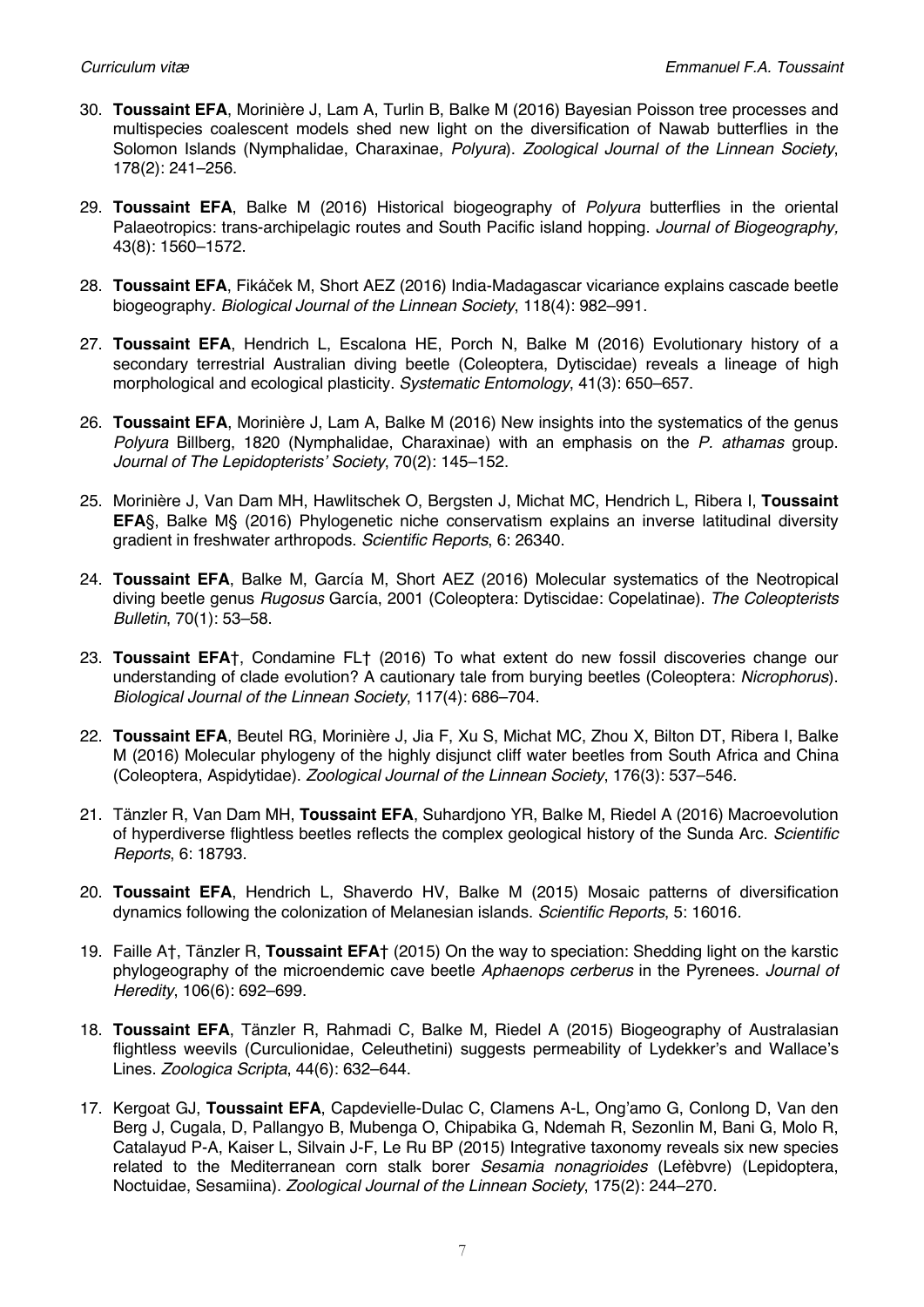- 16. Condamine FL, **Toussaint EFA**, Clamens A-L, Genson G, Sperling FAH§, Kergoat GJ§ (2015) Deciphering the evolution of birdwing butterflies 150 years after Alfred Russel Wallace. *Scientific Reports*, 5: 11860.
- 15. **Toussaint EFA**, Morinière J, Müller CJ, Kunte K, Turlin B, Hausmann A, Balke M (2015) Comparative molecular species delimitation in the charismatic Nawab butterflies (Nymphalidae, Charaxinae, *Polyura*). *Molecular Phylogenetics and Evolution*, 91: 194–209.
- 14. Bilton DT, **Toussaint EFA**, Turner C, Balke M (2015) *Capelatus prykei* gen. n., sp. n. (Coleoptera: Dytiscidae: Copelatinae) - a phylogenetically isolated diving beetle from the Western Cape of South Africa. *Systematic Entomology*, 40(3): 520–531*.*
- 13. **Toussaint EFA**, Condamine FL, Hawlitschek O, Watts CHS, Porch N, Hendrich L, Balke M (2015) Unveiling the diversification dynamics of Australasian predaceous diving beetles in the Cenozoic. *Systematic Biology*, 64(1): 3–24.
- 12. Le Ru BP, Capdevielle-Dulac C, **Toussaint EFA**, Conlong D, Van den Berg J, Pallangyo B, Ong'amo G, Chipabika G, Molo R, Overholt WA, Cuda JP, Kergoat GJ (2014) Molecular phylogenetics and systematics of *Acrapex* stem borers (Lepidoptera, Noctuidae, Apameini). *Invertebrate Systematics*, 28(5): 451–475.
- 11. Hendrich L, **Toussaint EFA**, Balke M (2014) *Brancuporus* nov. gen. a new genus of hydroporine diving beetle (Coleoptera: Dytiscidae: Hydroporini) from Southwestern Australia. *Spixiana*, 37(1): 103–109.
- 10. **Toussaint EFA**, Hall R, Monaghan M, Sagata K, Ibalim S, Shaverdo HV, Vogler AP, Pons J, Balke M (2014) The towering orogeny of New Guinea as a trigger for arthropod megadiversity. *Nature Communications*, 5: 4001.
- 9. Tänzler R, **Toussaint EFA**, Suhardjono YR, Balke M, Riedel A (2014) Multiple transgressions of Wallace's Line explain diversity of flightless *Trigonopterus* weevils on Bali. *Proceedings of the Royal Society of London B,* 281(1782): 20132528.
- 8. Balke M, Warikar E, **Toussaint EFA**, Hendrich L (2013) *Papuadessus baueri* sp.nov. from Biak Island, Papua (Coleoptera: Dytiscidae: Hydroporinae). *Spixiana*, 36(2): 283–288.
- 7. Balke M, Hendrich L., **Toussaint EFA**, Zhou X, von Rintelen T, de Bruyn M (2013) Suggestions for a molecular biodiversity assessment of South East Asian freshwater invertebrates. Lessons from the megadiverse beetles (Coleoptera). *Journal of Limnology*, 72(2): 61–68.
- 6. Balke M, Schmidt S, Hausmann A, **Toussaint EFA**, Bergsten J, Buffington M, Häuser C, Kroupa A, Riedel A, Polaszek A, Ubaidillah R, Krogmann L, Zwick L, Fikáček M, Hájek J, Michat MC, Dietrich C, LaSalle J, Mantle B, Ng P (2013) Biodiversity into your hands - A call for a virtual global natural history 'metacollection'. *Frontiers in Zoology*, 10: 55.
- 5. Balke M, **Toussaint EFA**, Hendrich L, Hájek J (2013) A new species of the Australian genus *Necterosoma* from Timor (Coleoptera: Dytiscidae: Hydroporini). *Acta Entomologica Musei Nationalis Pragae*, 53(1): 65–74.
- 4. **Toussaint EFA**, Sagata K, Surbakti S, Hendrich L, Balke M (2013) Australasian sky islands act as a diversity pump facilitating peripheral speciation and complex reversal from narrow endemic to widespread ecological supertramp. *Ecology and Evolution.* 3(4): 1031–1049.
- 3. Condamine FL, **Toussaint EFA**, Cotton A, Sperling FAH, Genson G, Kergoat GJ (2013) Fine-scale biogeographic and temporal diversification processes of peacock swallowtails (*Papilio* subgenus *Achillides*) in the Indo–Australian Archipelago. *Cladistics,* 29(1): 88–111.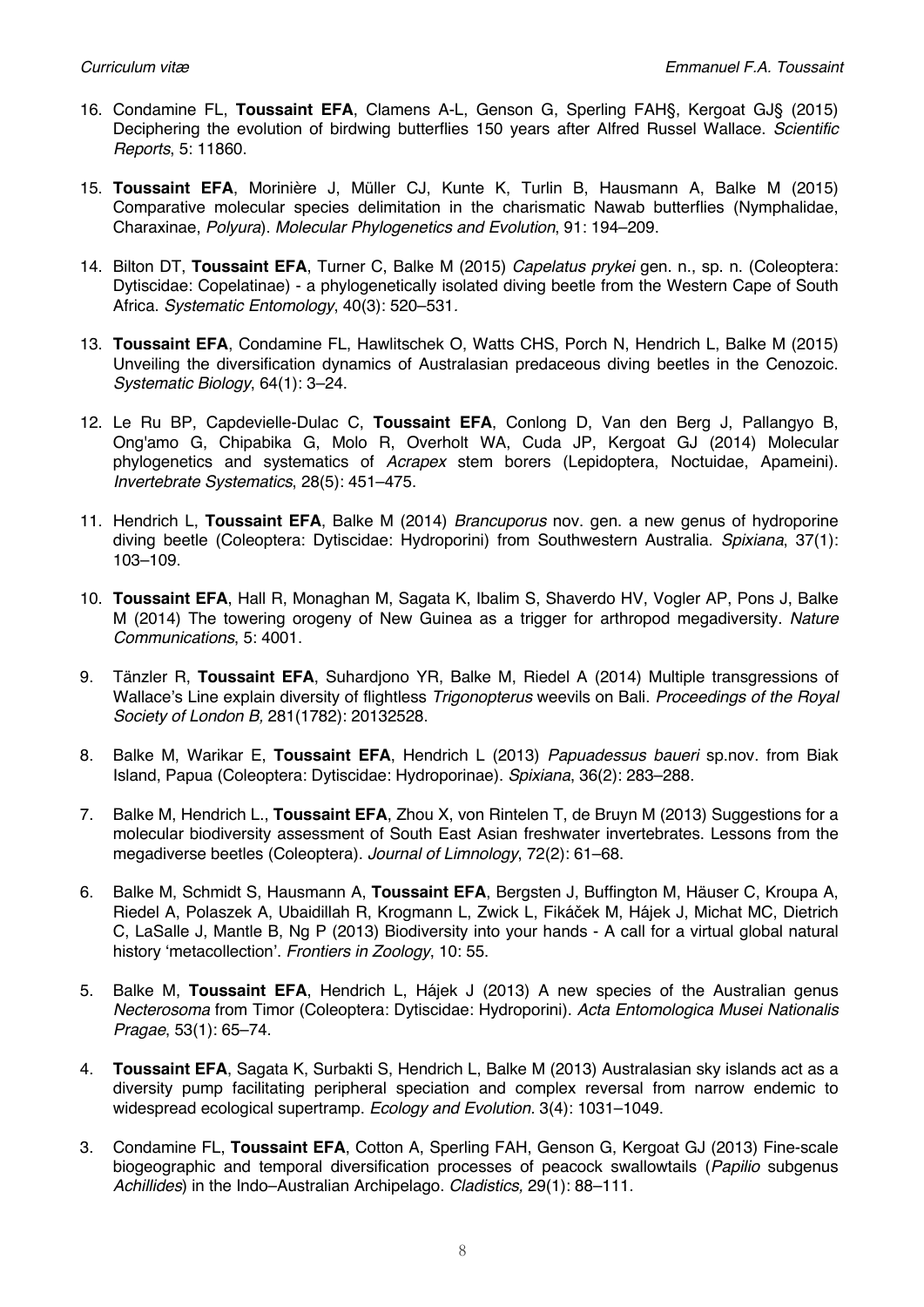- 2. Hawlitschek O, Hendrich L, Espeland M, **Toussaint EFA**, Genner MJ, Balke M (2012) Pleistocene climate change promoted rapid diversification of aquatic invertebrates in South–East Australia. *BMC Evolutionary Biology*, 12: 142.
- 1. **Toussaint EFA**, Condamine FL, Kergoat GJ, Capdevielle-Dulac C, Barbut J, Silvain J-F, Le Ru BP (2012) Palaeoenvironmental shifts drove the adaptive radiation of a noctuid stemborer tribe (Lepidoptera, Noctuidae, Apameini) in the Miocene. *PLoS ONE*, 7(7): e41377*.*

# TECHNICAL PUBLICATIONS

1. Hendrich L, Hawlitschek O, **Toussaint EFA**, Tänzler R, Balke M (2014) Wiederfund des Schwimmkäfers *Graphoderus austriacus* (Sturm, 1834) in Bayern sowie weitere aktuelle Vorkommen von *Graphoderus bilineatus* (De Geer, 1774) im Gebiet des Starnberger Sees (Coleoptera: Dytiscidae, Noteridae, Hydrophilidae & Hydraenidae). *Nachrichtenblatt der bayerischen Entomologen*, 63(1/2): 19–28.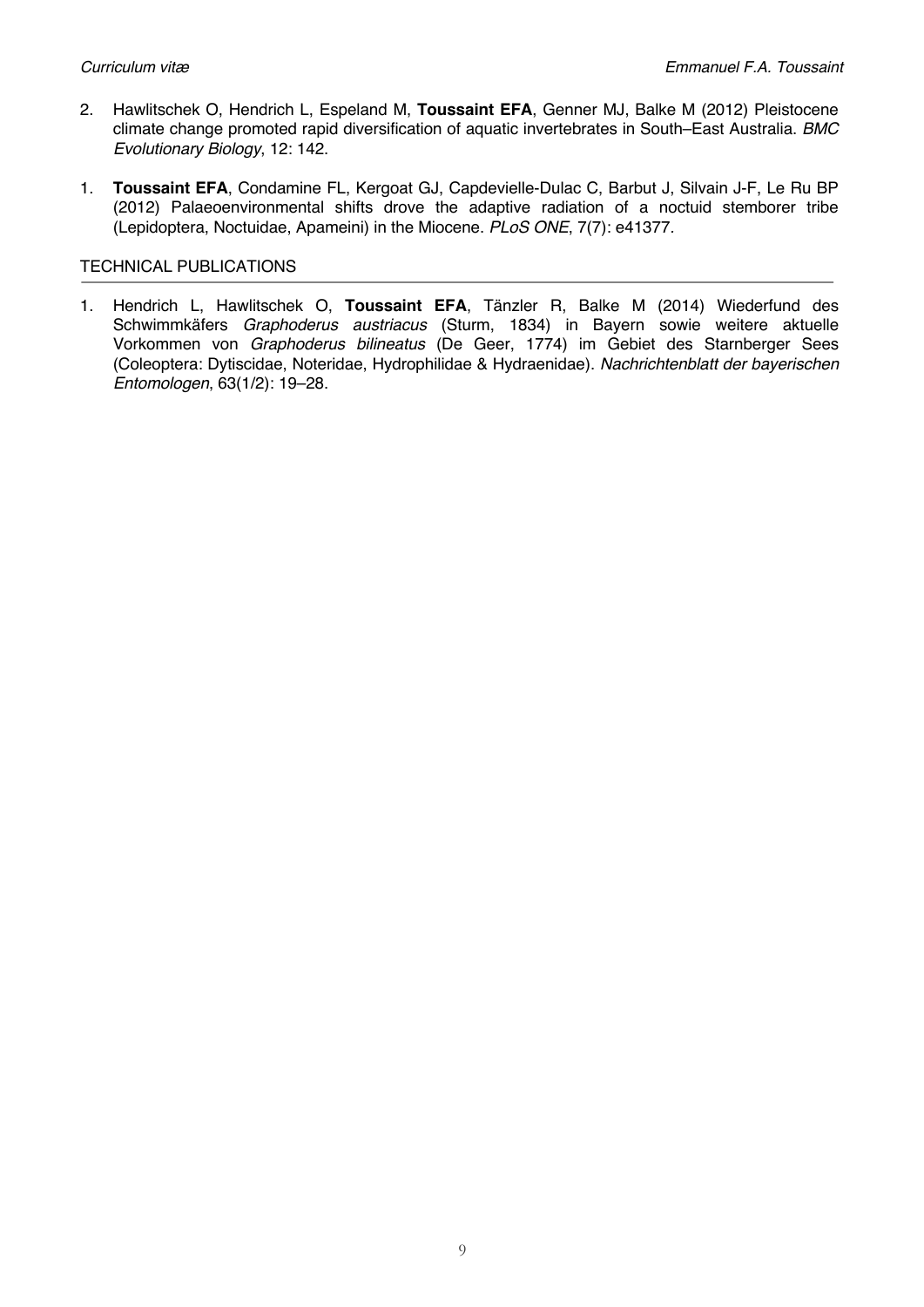## PRESENTATIONS (\* invited)

- 30. **Toussaint EFA\***. Evolution des insectes, des temps géologiques à nos jours. Green Talks of the Institute for Environmental Sciences (22nd March 2022, Geneva, Switzerland).
- 29. **Toussaint EFA**\*. New horizons in insect phylogenomics. University of Geneva Department of Genetics and Evolution Virtual Seminar (11th June 2021, online).
- 28. **Toussaint EFA\***. HyRAD phylogenomics sheds light on giant ground beetle evolution. Virtual Genomic Social Hour, California Academy of Sciences (12<sup>th</sup> June 2020, online).
- 27. **Toussaint EFA\***. New frontiers in insect phylogenomics. Entomo.ch 2020 (6th–7th March 2020, Basel, Switzerland).
- 26. **Toussaint EFA\*.** À la découverte de l'évolution des papillons Charaxinae (Nymphalidae) à l'aide de l'ADN. Réunion mensuelle de la Société entomologique de Genève. Museum of Natural History (16<sup>th</sup>) May 2019, Geneva, Switzerland).
- 25. **Toussaint EFA**, Breinholt JW, Earl C, Warren AD, Brower AVZ, Yago M, Espeland M, Pierce NE, Lohman DJ, Kawahara AY. Reconstructing a comprehensive tree-of-life for skippers (Lepidoptera, Hesperiidae) using a combination of anchored phylogenomics, legacy data and museomics. 37<sup>th</sup> Meeting of the Willi Hennig Society (16<sup>th</sup>–20<sup>th</sup> September 2018, Barcelona, Spain).
- 24. **Toussaint EFA**\*. Macroevolutionary dynamics of insect biodiversity using integrative taxonomy and museomics. Museum of Natural History (29<sup>th</sup> June 2018, Geneva, Switzerland).
- 23. **Toussaint EFA**, Breinholt JW, Earl C, Warren AD, Brower AVZ, Yago M, Espeland M, Pierce NE, Lohman DJ, Kawahara AY. Skipper anchored phylogenomics: Progress toward a comprehensive evolutionary tree for an enigmatic family of butterflies. 8th International Conference on the Biology of Butterflies (11th–14th June 2018, Bangalore, India).
- 22. **Toussaint EFA**\*. Evolution of Charaxinae leafwing butterflies: A tale of Emperors, Forest Queens, Nawabs, Pashas and Rajahs. McGuire Center for Lepidoptera and Biodiversity Seminar (27th March 2018, Gainesville, USA).
- 21. **Toussaint EFA\***. Mechanisms of lineage diversification in tropical butterflies. Frontiers in Insect Genomics (15th–22nd October 2017, Morelia, Mexico).
- 20. **Toussaint EFA**\*, Short A. Dwelling in Cretaceous waterfalls? Museum evolution of *Oocyclus* cascade beetles. 25<sup>th</sup> International Congress of Entomology (25<sup>th</sup>–30<sup>th</sup> September 2016, Orlando, USA).
- 19. **Toussaint EFA**\*. A water beetle's insights on Earth's geological history. 17th RJH Hintelmann award (15th January 2016, Munich, Germany).
- 18. **Toussaint EFA**, Short A. Deciphering the evolution of *Oocyclus* tropical waterfall beetles using Bayesian total evidence phylogenetics. Entomology 2015 - The Entomological Society of America 63rd Annual Meeting (14th–18th November 2015, Minneapolis, USA).
- 17**. Toussaint EFA**\*. Water beetles as an emerging model to study macroevolutionary processes. University of Alberta (23rd October 2015, Edmonton, Canada).
- 16. **Toussaint EFA**\*. Les coléoptères aquatiques, un nouveau modèle pour l'étude des processus macroévolutifs. Centre National de la Recherche Scientifique (11th September 2015, Gif-sur-Yvette, France).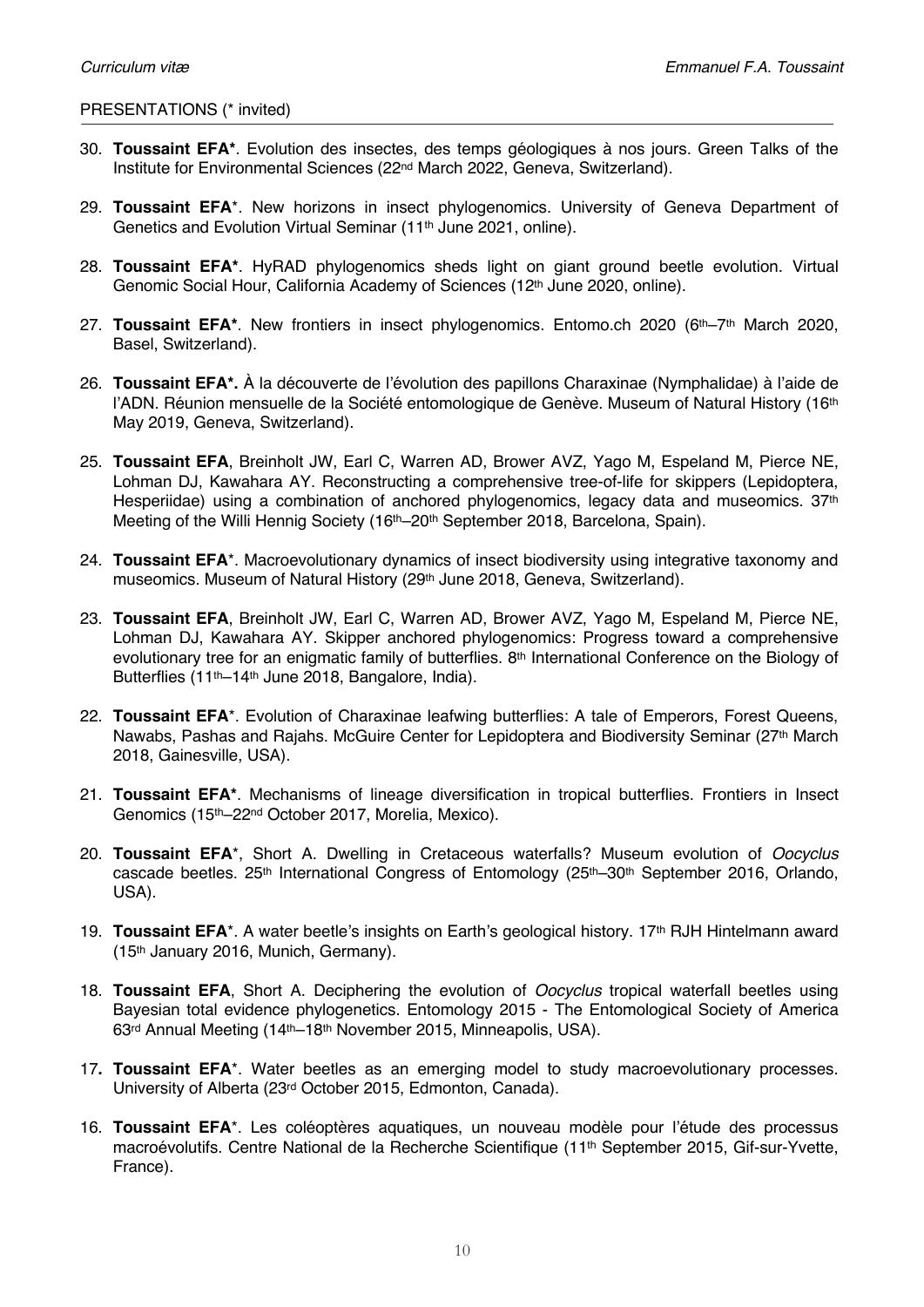- 15. **Toussaint EFA**\*. From molecular taxonomy to macroevolutionary pattern inference: a case study with the charismatic Nawab butterflies (Nymphalidae, Charaxinae, *Polyura*). Muséum National d'Histoire Naturelle (8th September 2015, Paris, France).
- 14. **Toussaint EFA**\*. Intégration des approches moléculaires pour l'étude de la systématique et des dynamiques macro-évolutives des insectes. Centre de Biologie et de Gestion des Populations (4th September 2015, Montpellier, France).
- 13. **Toussaint EFA**\*. Insects as a model to test macroevolutionary hypotheses in the Australasian archipelago. Museum of Zoology (20th May 2015, Barcelona, Spain)*.*
- 12. **Toussaint EFA**\*. From molecular taxonomy and systematics to macroevolution in Lepidoptera. Zoological Research Museum Alexander Koenig (23rd October 2014, Bonn, Germany).
- 11. **Toussaint EFA**\*. Les insectes d'un clos-masure au cœur de la biodiversité. 31st European Heritage Days (20th–21st September 2014, Manoir du Catel, Ecretteville-lès-Baons, France).
- 10. **Toussaint EFA**, Morinière J, Müller CJ, Kunte K, Turlin B, Hausmann A, Balke M. Cryptic diversification of ornamental butterflies across tropical biodiversity hotspots. 7th International Conference on the Biology of Butterflies (11th–14th August 2014, Turku, Finland). (Poster).
- 9. **Toussaint EFA**, Hall R, Monaghan M, Sagata K, Ibalim S, Shaverdo HV, Vogler AP, Pons J, Balke M. The towering orogeny of New Guinea as a trigger for arthropod megadiversity. 10<sup>th</sup> European Congress of Entomology (3rd–8th August 2014, York, England).
- 8. **Toussaint EFA**, Condamine FL, Hawlitschek O, Watts CHS, Porch N, Hendrich L, Balke M. Unveiling the diversification dynamics of Australasian predaceous diving beetles in the Cenozoic. 33rd Meeting of the Willi Hennig Society (6th–10th July 2014, Trento, Italy).
- 7. **Toussaint EFA**, Condamine FL, Hawlitschek O, Watts CHS, Hendrich L, Balke M. Unveiling the diversification dynamics of Australasian predaceous diving beetles in the Cenozoic. International Biogeography Society Early Career Conference (7<sup>th</sup>–10<sup>th</sup> January 2014, Canberra, Australia).
- 6. **Toussaint EFA**\*, Hall R, Monaghan M, Sagata K, Ibalim S, Shaverdo HV, Vogler AP, Pons J, Balke M. Deciphering the origins of massive radiations in the New Guinean archipelago. Entomology 2013 - The Entomological Society of America 61<sup>st</sup> Annual Meeting (10<sup>th</sup>–13<sup>th</sup> November 2013, Austin, USA).
- 5. **Toussaint EFA**\*, Condamine FL, Hawlitschek O, Watts CHS, Hendrich L, Balke M. Evolutionary dynamics of beetles during the Australian drying–out. Entomology 2013 - The Entomological Society of America 61st Annual Meeting (10th–13th November 2013, Austin, USA).
- 4. **Toussaint EFA**\*, Balke M. Massive orogeny as a biodiversity pump for the emerging Papuan giant. 32nd Meeting of the Willi Hennig Society (3rd–7th August 2013, Rostock, Germany).
- 3. **Toussaint EFA**, Shaverdo HV, Hendrich L, Balke M. Deciphering the origins of massive radiations in the Indo–Australian archipelago - The New Guinean archipelago as a major diversity pump in Australasia. 2nd Southeast Asian Gateway Evolution Meeting (11th–17th March 2013, Berlin, Germany).
- 2. **Toussaint EFA**, Kergoat GJ, Capdevielle-Dulac C, Barbut J, Silvain J-F, Le Ru BP. Using a phylogenetic integrative approach to infer evolutionary patterns: Evolution, biodiversity and ecology of tropical African stem borer species of the subtribe Sesamiina (Lep. Noctuidae, Apameini). The 4th Printemps de Baillarguet (26th–27th May 2011, Montpellier, France).